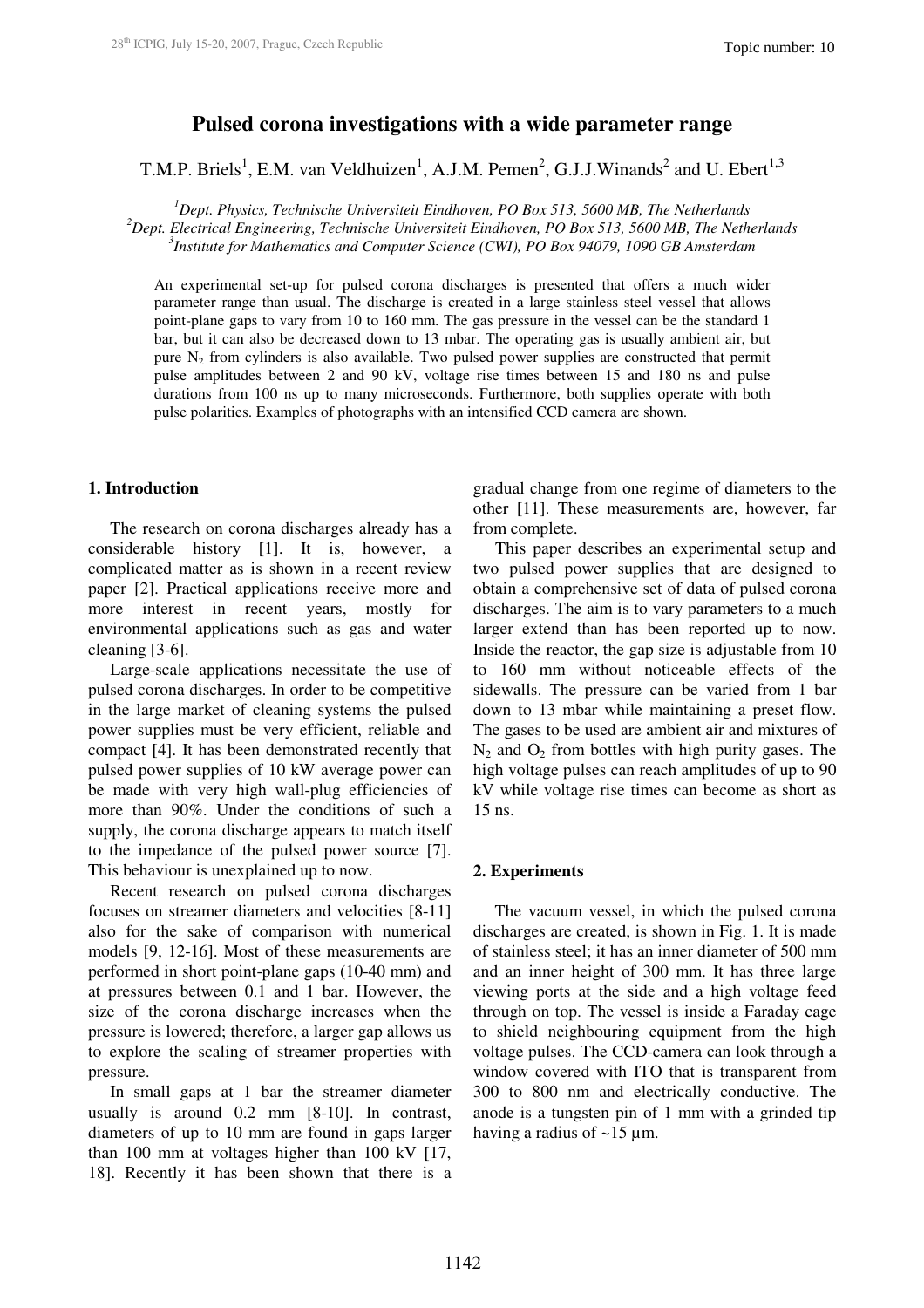Fig. 1 also incorporates the pulsed power supply as described in [11]. It is a spark gap (SG) switched capacitor (CC) charged negatively through  $R_1$ . The rise time of the pulse can be adapted with  $R_2$  and its decay time with  $R<sub>3</sub>$ . This circuit produces positive pulses but their polarity can easily be inverted.



*Fig. 1: The corona reactor inside the Faraday cage with on its top the spark gap switched capacitor* 

 A second power supply, called power modulator, is shown schematically in Fig.2, more details can be found in [6-7]. This power modulator is also able to generate pulses of both polarities. Two coaxial cables in parallel are used as the energy storage capacitor. Two cables are used in order to obtain a line-impedance of 25Ω, equal to the impedance of the rest of the pulse-forming network. The main advantage of discharging a cable, instead of a lumped capacitor, is that the generated pulses are rectangular. The pulse-width is determined by the length of the cables. If a pulse-width of 100 ns is required, the cables should be 10 meter long. The cables are discharged using a heavy-duty spark-gap switch. The LCR-circuit is used for triggering of this switch. The energy stored in the coaxial cables is discharged into another set of coaxial cables. These cables act as a 2-stage transmission line transformer (TLT). The main purpose of the TLT in this circuit is to double the voltage amplitude. The magnetic cores around the upper stage of the TLT are added to ensure that the losses of the TLT are minimized.



*Fig. 2: Schematic diagram of the power modulator for making pulses with a rise time of 15 ns and a duration of 100 ns.* 

 The camera used for the discharge photos in this paper is a Stanford Computer Optics 4QuickE. This camera has a minimum optical gate of 2 ns, the intensifier has a spatial resolution of 40 line pairs per mm and the CCD has 1024 x 1360 pixels of 8x8 µm. It is mounted with a 105 mm Nikon quartz lens.

## **3. Results**

Results obtained in gaps of 40 and 80 mm are extensively described in a recent paper [11]. It is shown that the diameter of the streamers of positive corona strongly depends on the voltage. At voltages not much above onset, the diameter is about 0.2 mm in ambient air. If the voltage pulses are sufficiently short, their amplitude can be taken above the static breakdown voltage, i.e., in the "overvolted" regime; the streamer diameter then becomes much larger. In the set-up shown here, the largest diameter is  $\sim$  5 mm in a 40 mm gap with a voltage amplitude of 60 kV.

In a gap of 150 mm with a 120 kV pulse, a streamer diameter of 10 mm was reported in [18]; this diameter is 50 times larger than the minimal diameter of 0.2 mm [11]. Another interesting observation is that thin streamers branch quite frequently, while the thickest streamers branch hardly in these gaps.

New photographs were taken in a 40 mm gap with moderate voltage amplitude. Fig. 3 shows an example of such a discharge in air at 35 kV. Here the streamers are thin − except close to the anode at the top − and they branch frequently, but the distance between branches increases when they approach the cathode. Streamers also start from the anode from positions higher than the tip. In [11] it was found that these streamers start after the other streamers have reached the cathode.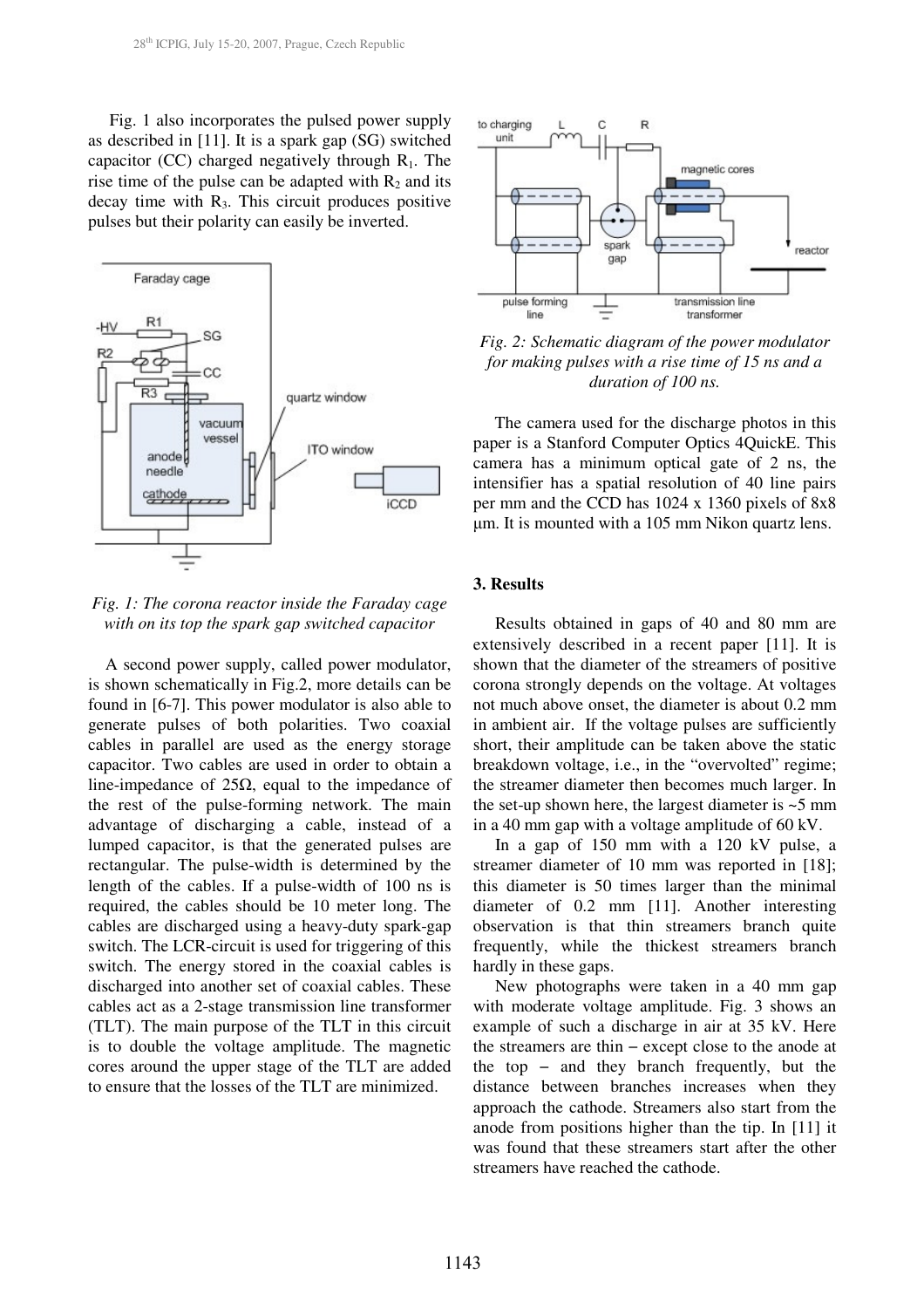

*Fig. 3: Pulsed positive corona in a gap of 40 mm in ambient air, voltage amplitude 35kV, rise time 180 ns.* 

Other interesting features show up when the pressure is reduced. Fig. 4 shows a photograph of a pulsed corona in a 40 mm gap at a pressure of 100 mbar. The voltage amplitude used here is 8.5 kV and the pulse rise time is 130 ns. The overall structure resembles Fig. 6b of [11] quite well; that figure was taken in the same gap, but at 1 bar and a voltage pulse of 54 kV. (However, in the present picture, there is no branching at all and the "cloud" at the anode tip is larger.) This shows that streamers at high pressures and high voltages can be very similar to streamers at low pressures and low voltages, without any rescaling of lengths.



*Fig. 4: Pulsed positive corona in a 40 mm gap in air at 100 mbar, voltage amplitude 8.5 kV, rise time 130 ns*

## **4. Discussion and conclusions**

Corona streamers at pressures below one bar have been investigated recently [9, 10]. First, density variation is a natural extension of the range of measurements. Second, lengths and fields are expected to approximately scale with particle density, N, [2], therefore lower densities create larger and slower streamers with characteristic lengths and times proportional to 1/N, therefore structures and evolutions are easier to measure at lower values of the density N. Third, streamer concepts are also applied to so-called sprite discharges [2, 19-22] that occur at heights of 40 to 90 km in the atmosphere; the pressure at 70 km height is about  $10^{-5}$  bar. Here the verification of similarity laws is vital for predictions.

In older investigations of the similarity laws in a gap of 17 mm [10], there was not enough space for the evolution of the full structure at low pressure. Fig. 4 of the present paper shows that at a pressure of 100 mbar and a gap of only 17 mm, the cloud at the electrode tip would fill the complete gap. With the new set-up illustrated in Fig. 1, discharges can be tested in gaps of up to 160 mm. In this case, pressures down to 13 mbar were explored, and the experimental results will be presented at the conference.

 The similarities and differences of positive and negative coronas is a long standing but unresolved issue. In the past, it was mostly found that positive coronas are more efficient in ozone production and cleaning processes [3, 4]. Recent investigations show almost no difference between the ozone yield for positive or negative corona [23]. CCD images of pulsed corona discharges will be taken for both polarities in a pulse amplitude range of 2 to 90 kV with the power supplies shown in Figs. 1 and 2. These results will be presented at the conference as well.

The experimental set-up for pulsed corona discharges described in this paper offers possibilities to perform measurements under a wide range of conditions that have not been reported up to now. These conditions include gap size, pulse parameters, polarity and gas pressure and composition. The results will be compared with theory [9-16] with the final goal to understand and optimize the streamer discharges.